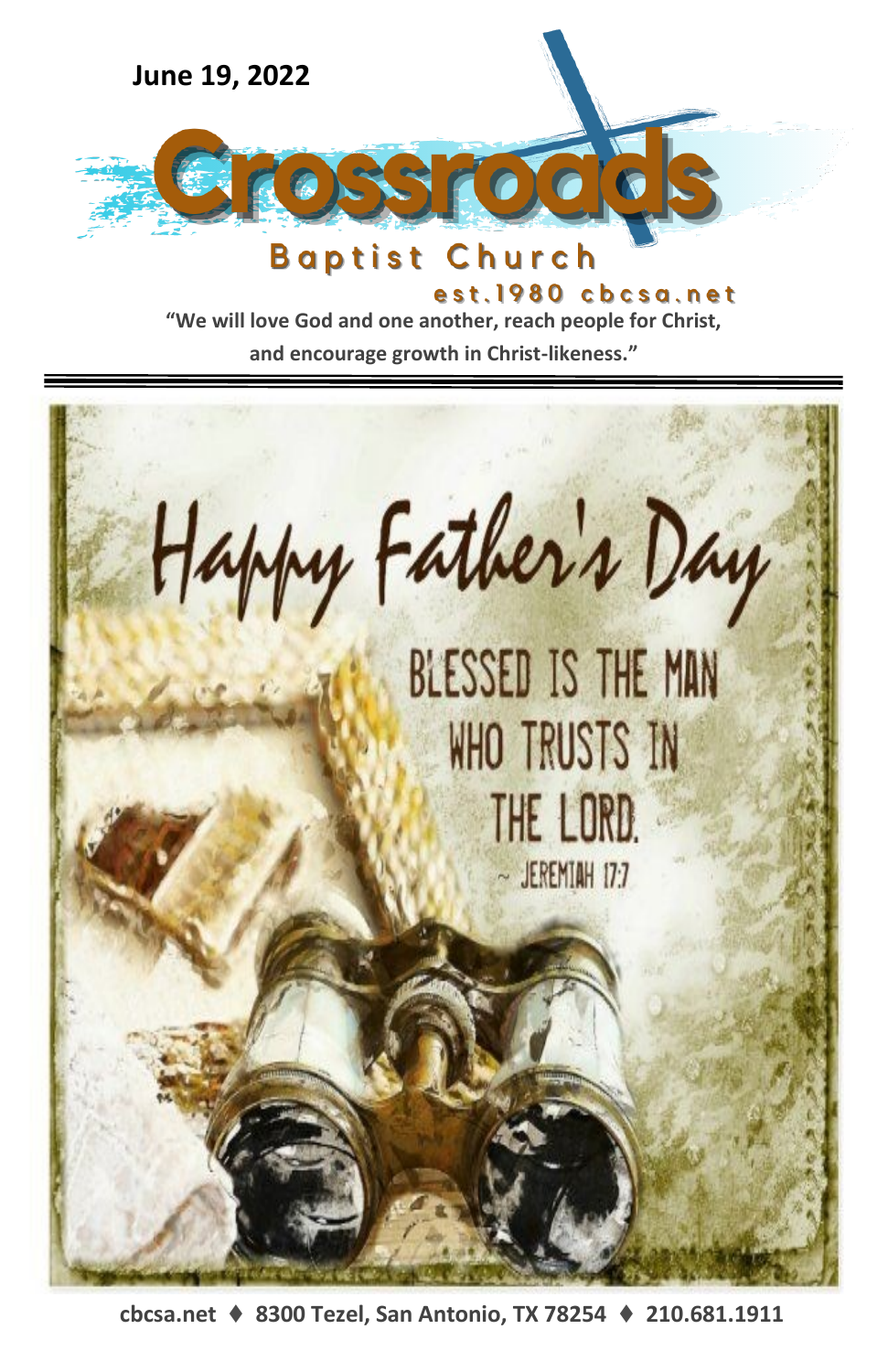

*Generations in Worship June 19, 2022* **10:30 am**

| Welcome                                          | <b>Terry Ghiselli</b>                                        |
|--------------------------------------------------|--------------------------------------------------------------|
| Anthem                                           | <b>Just a Little Talk with Jesus</b><br><b>Worship Choir</b> |
| <b>Scripture Reading</b>                         | Galatians 5:22-25<br><b>Jim Jensen</b>                       |
| <b>Praise in Song</b>                            | <b>Lord I Lift Your Name on High</b>                         |
| <b>Prayer &amp; Welcome</b>                      | <b>Rev. Stuart Clark</b><br><b>Associate Pastor</b>          |
| <b>Father's Day Recognition</b>                  |                                                              |
| <b>Timothy Time</b>                              | Dr. Doug Diehl & Timothy                                     |
| <b>Worship Medley</b>                            | <b>Holy Spirit Medley</b>                                    |
| "The Father's Gift to Us"<br><b>Message Text</b> | Dr. Doug Diehl<br><b>Romans 8:9-17</b>                       |
| Invitation                                       | <b>Spirit Song</b>                                           |
| <b>Offertory</b>                                 | <b>Video</b>                                                 |
| <b>Closing Comments</b>                          | <b>Terry Ghiselli</b>                                        |
| <b>Parting Song</b>                              | <b>Sweet Holy Spirit</b>                                     |
|                                                  |                                                              |

**TLC Tender Loving Care (Childcare) 10:15/Faith Bldg, Infants-4 yrs.**

**"Cry Room" available (if needed), located in the Bride's Room TV available for viewing the service**

*Services are streamed live and remain available for post-service viewing on Facebook.com and YouTube.com and our Crossroads App (search for Crossroads Baptist Church San Antonio).*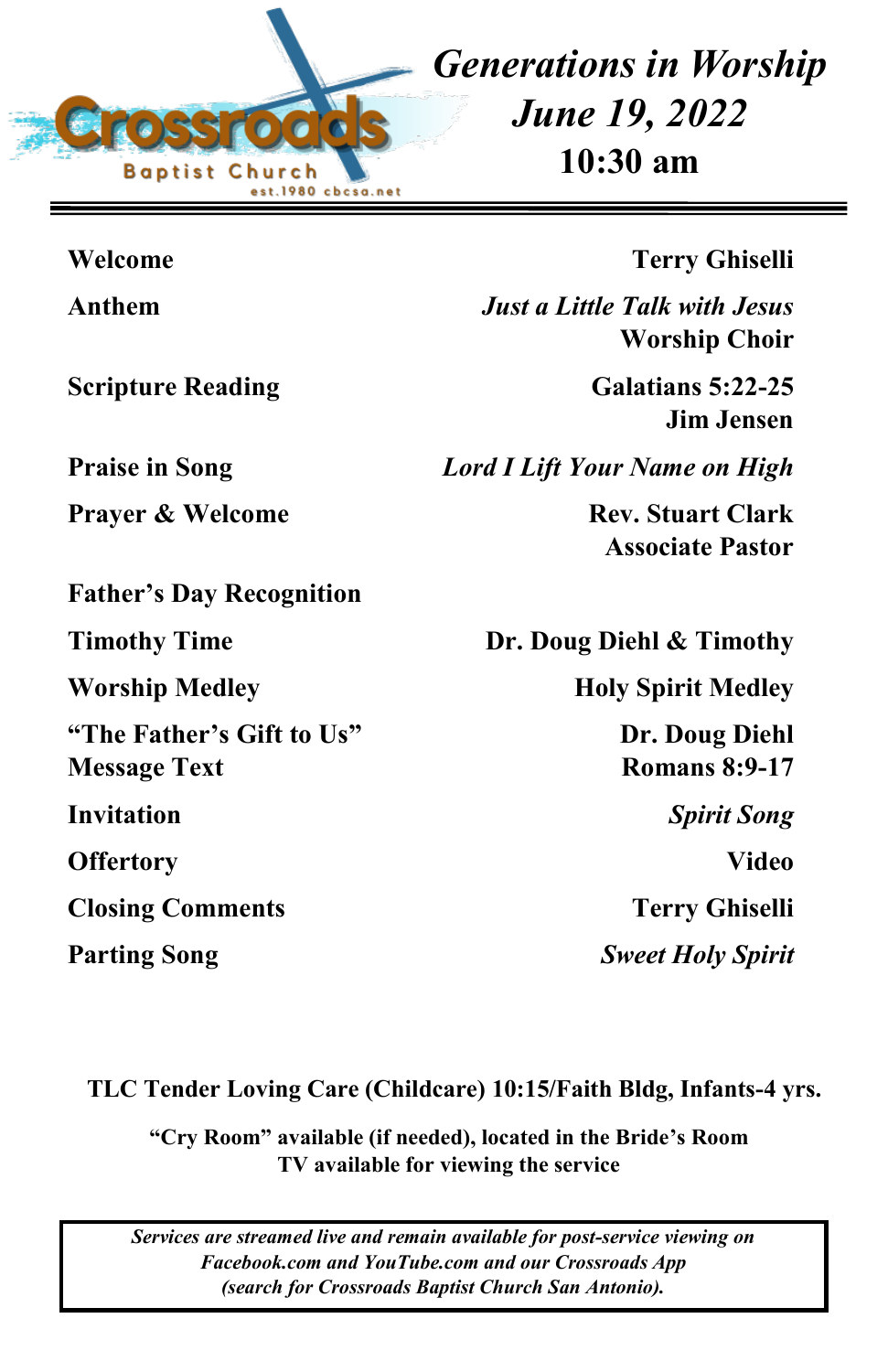## *Message Notes The Father's Gift to Us Romans 8:9-17*

Our heavenly Father specializes in gift-giving. He gives and \_\_\_\_\_\_\_\_ gifts. When a person chooses to become a follower of Christ, God gives them an unbelievably valuable gift—the Holy Spirt of God who \_\_\_\_\_\_\_\_\_\_\_\_\_\_ the believer.

 The God we worship is an infinite being whom we cannot fully Theologians use the word "\_\_\_\_\_\_\_\_\_" to describe God. It means that God is somehow one, undivided, existing as 3 distinct - God the Father, God the Son, God the Holy Spirit—but One God.

 Jesus announced that following His death, resurrection, and ascension to the Father, this Holy Spirit would be given to us. In John 16:7 He used the Greek word, "*\_\_\_\_\_\_\_\_\_\_*" to describe the Spirit someone another to help them.

 The Holy Spirit comes alongside us and helps us in many ways. He convicts and convinces us of the settled of God's word. He us into all truth, and that He \_\_\_\_\_\_\_\_\_\_\_ Jesus, making Him real in and to us.

Romans says \_\_\_\_\_\_\_ who has received Christ as Savior has received the gift of the Holy Spirit. The Spirit in us enables us to experience both \_\_\_\_\_\_\_\_\_\_\_\_ life now and \_\_\_\_\_\_\_\_\_ life beyond physical death. That authentic life now is achieved as the Spirit in us frees us from slavery to the  $\qquad \qquad$ .

 But maybe the most precious and valuable aspect of the Spirit's ongoing work in us is what Paul means when he says, "We cry, 'Abba Father' as the Spirit testifies with our spirit that we are God's \_\_\_\_\_\_\_\_\_." In other words, The Spirit \_\_\_\_\_\_\_\_\_\_\_\_ us deep in our being of our as children of our Heavenly Father.

 God's indwelling Spirit: Quiet. Unseen. But \_\_\_\_\_\_\_\_\_ enough to bring about life abundant and everlasting. Yet enough to be a token of God's love, communicating God's unshakable \_\_\_\_\_\_\_\_\_ to you, His child.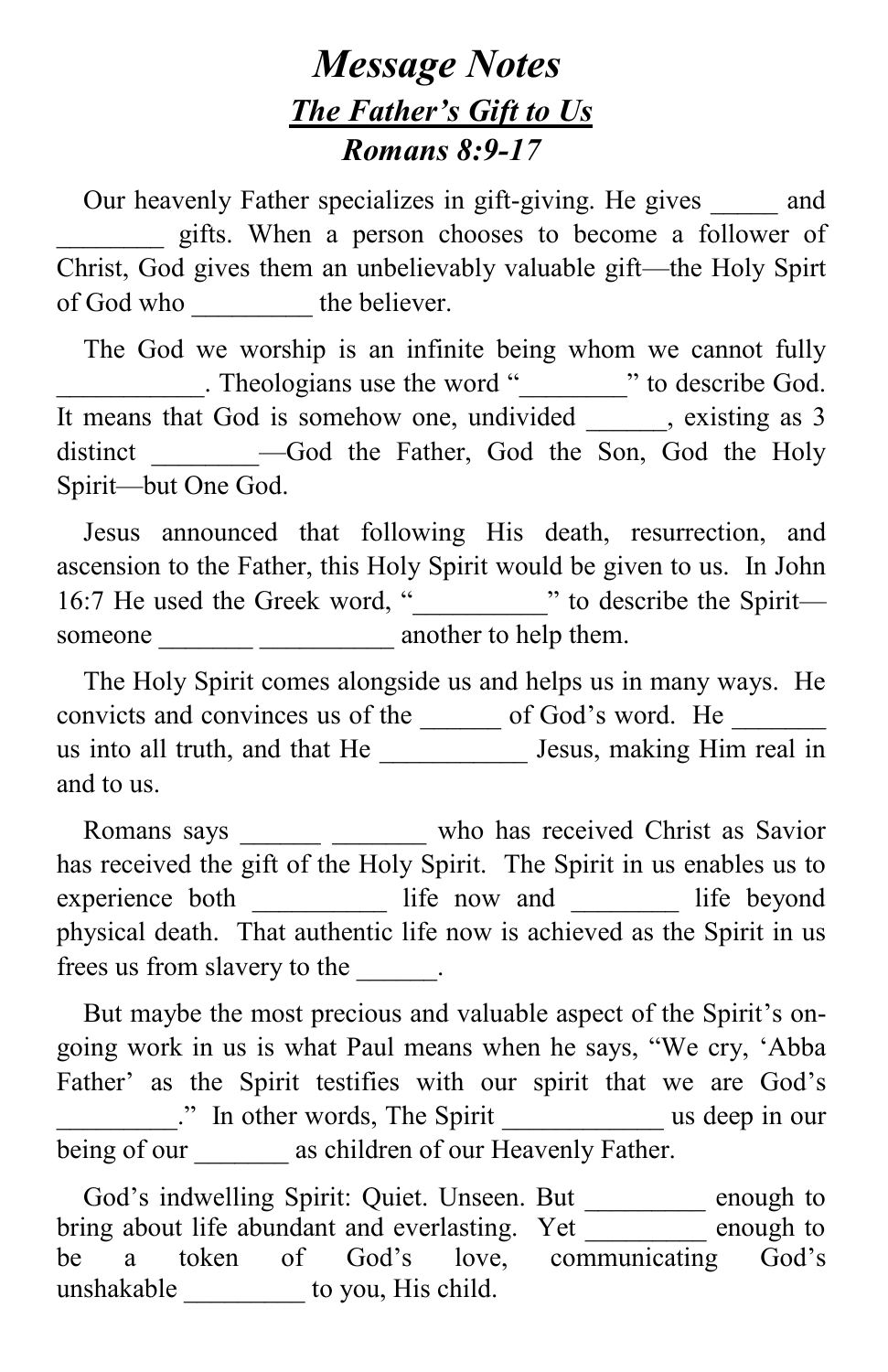**Welcome to our Church Family,** Rick & Nesha McGowan.

**Our Deepest Sympathy** to Mel Walts and family for the death of her son, Anthony Charles Tony Salem.

**Crossroads Prays for SA**. Tuesday, June 21 is Crossroads' monthly day to pray for the spiritual needs of our city. Please take time out on this day to pray.

**"Stop the Bleed" Workshop** will be held on Saturday, June 25, from 3-5:00 pm, in the Community Center Gym. This workshop is designed to help you know what to do in the event of a situation where emergency services might be delayed and immediate medical attention to a wound is necessary. This could be a tragedy similar to what occurred in Uvalde or an accident where emergency services are not readily available. No registration is necessary.

**Youth Summer Activities** have begun. Check the calendar on the website for upto-date information on all the activities happening at Crossroads. Youth Water Bash is this week, Wednesday, June 22, at 5:00 pm. Come join the fun with 2000 water balloons and pizza!

**Kids Music Club,** a new activity for kids who have completed 1st-5th grade, is meeting Sunday at 5:00 pm, in the Choir Rm. Additional field trips will be offered throughout the summer.

**Wednesday Evening Activities** have begun once again. Join us for Potluck Supper at 5:15 pm and Bible Study at 6:00 pm in the Fellowship Hall.

**Children's Gospel Project** is continuing to meet Wednesdays at 6:30 pm, throughout the summer. Children 1st –5th grade are welcome to join in this fun time of Bible study.

**Crossroads Backpack Fest 2022** is set for August 6, 1-4:00 pm. This outreach to the community requires help from our church family. Sunday School classes have been assigned specific school supplies to provide to fill the backpacks, which will be distributed. If you are not part of a Sunday School class, you can also help with this outreach by donating for bulk backpack purchases (note on your offering "Backpack Drive"). Supplies can be dropped off throughout the week in designated buckets. Last day of collection is Sunday, July 17.

**Deacon Team:** Ron Purcell, 210.860.7028, Larry Saenz, 210.287.7947, Wayne Williams, 830.612.2043, Stan Young, 210.833.4979.



*Messages & Other Information available @cbcsa.net*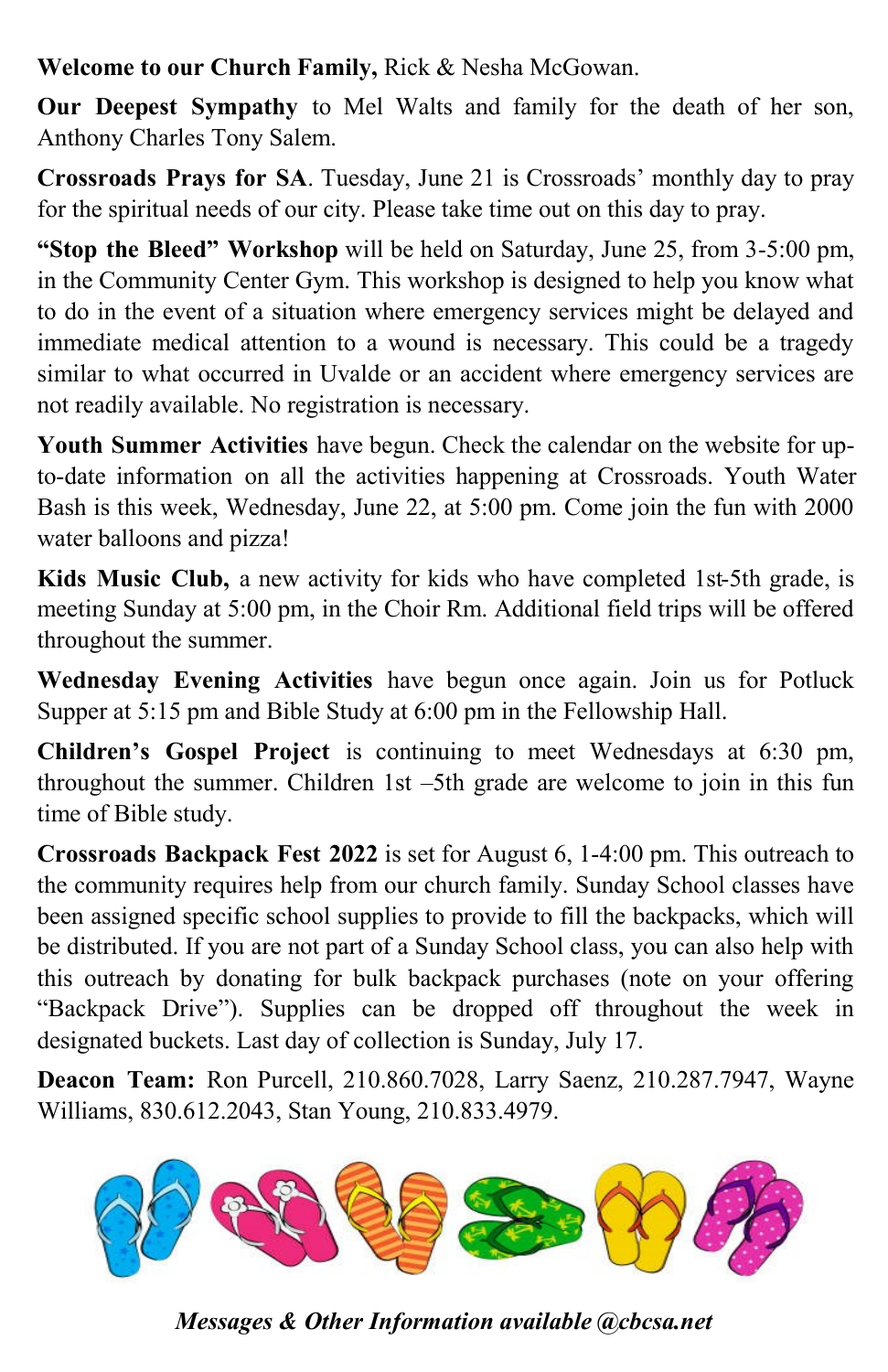# **This Week**

| Sunday, June 19        |                                | <b>Wednesday, June 22</b> |                                |  |
|------------------------|--------------------------------|---------------------------|--------------------------------|--|
| 9:00 AM                | <b>Bible Study</b>             | 5:00 PM                   | Youth Water Bash               |  |
| 9:00 AM                | <b>WIFI Class</b>              | 5:15 PM                   | <b>Family Potluck Supper</b>   |  |
| $10:30$ AM             | Generations in Worship         | $6:00 \text{ PM}$         | <b>Adult Bible Study</b>       |  |
| 11:00 AM               | Comunidad de Gracia            | 6:00 PM                   | <b>BB</b> Practice             |  |
| $5:00 \text{ PM}$      | Kids Music Club                | 6:30 PM                   | Children's Ministry            |  |
| $5:00 \text{ PM}$      | <b>Sunday Night Service</b>    | 7:00 PM                   | Worship Choir                  |  |
| $6:00 \text{ PM}$      | <b>Bexar Brass</b>             | 7:30 PM                   | <b>Celebration Sounds</b>      |  |
| <b>Monday, June 20</b> |                                | Thursday, June 23         |                                |  |
| 9:00 AM                | Prayers 'n' Stitches           | 8:30 AM                   | Life Restored Bkfst            |  |
| $6:00$ PM              | <b>VB/BB</b> Practice          | 10:00 AM                  | Sr. Adult Game Day             |  |
| Tuesday, June 21       |                                | 11:00 AM                  | Crossroads Comm. Choir         |  |
|                        | <b>Crossroads Prays for SA</b> | $2:30 \text{ PM}$         | <b>CMA</b> Ramsey              |  |
| $2:30$ PM              | <b>CMA Ramsey</b>              | $6:00 \text{ PM}$         | <b>BB</b> Practice             |  |
| 6:30 PM                | <b>Task Force Meeting</b>      | $6:30 \text{ PM}$         | Handbells                      |  |
| 7:00 PM                | CdG Rehearsal                  | 7:00 PM                   | Finance Comm. Mtg.             |  |
| 7:00 PM                | <b>Boy Scouts</b>              | Friday, June 24           |                                |  |
|                        |                                |                           | 5:00 PM Youth for Christ Event |  |
|                        |                                | Saturday, June 25         |                                |  |
|                        |                                | 12:00 PM                  | Jump Rope Group                |  |
|                        |                                | 3:00 PM                   | "Stop the Bleed" Wkshop        |  |
|                        |                                | 4:00 PM                   | <b>Student Leader Outing</b>   |  |



| <b>Last Week:</b>              |             |
|--------------------------------|-------------|
| Sunday In-person Worship       | 253         |
| Sunday AM Bible Study          | 218         |
| Weekly Online Views            | 197         |
| <b>Weekly Budget Receipts</b>  | \$23,404    |
| <b>YTD Budget Receipts:</b>    | \$582,716   |
| <b>Building Fund Receipts:</b> | \$1,844,494 |
| Revitalizing Crossroads 2020   | \$293,581   |
| <b>Annual Missions</b>         | \$21,786    |
|                                |             |

**How to** Reach **Us Church Office Hours** Monday-Friday 8:00 a.m.-4:00 p.m. **210.681.1911** cbcstaff@cbcsa.net cbcsa.net